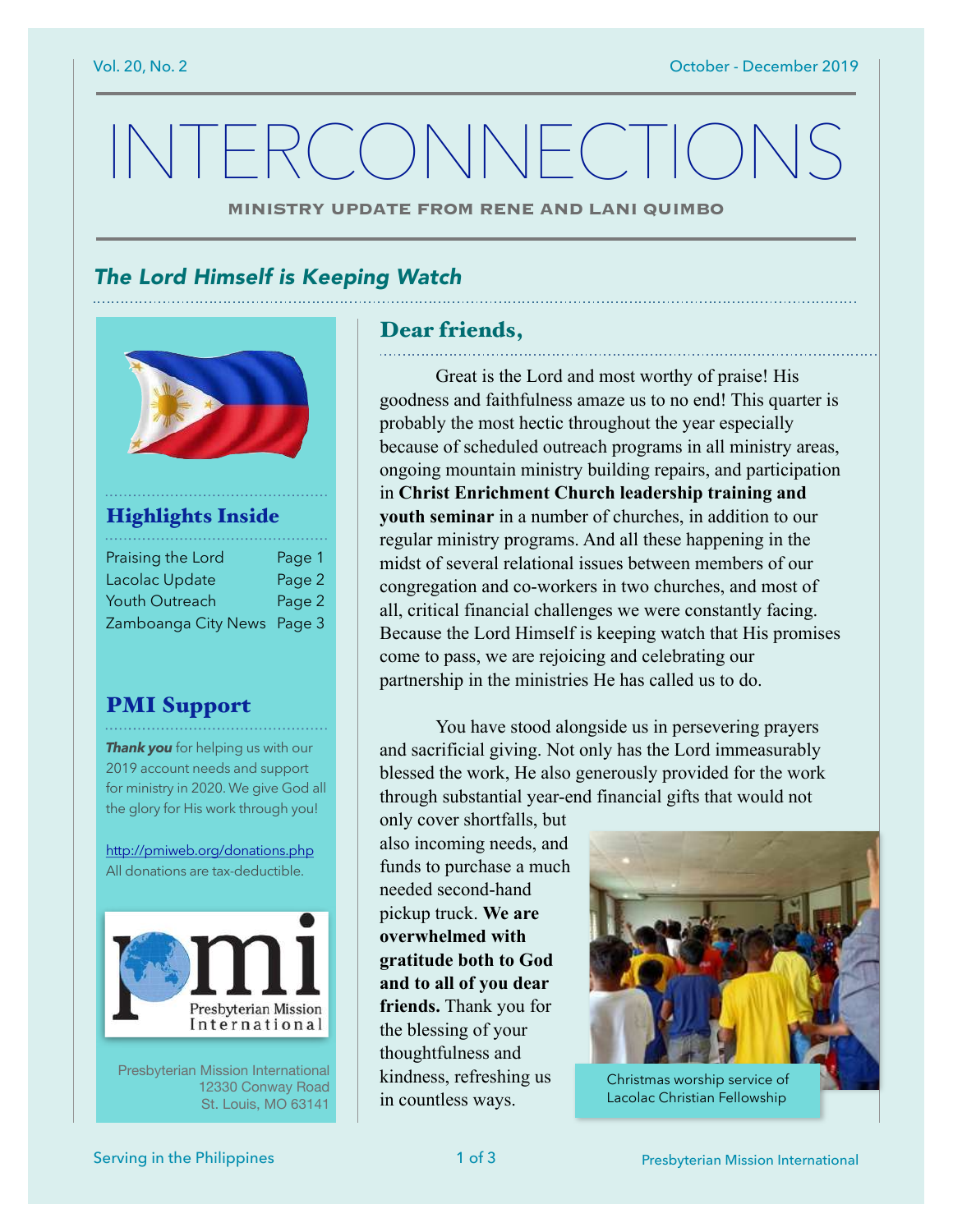## Lacolac Update

 Up in Lacolac, we had the opportunity to prayer walk around the community (despite the deteriorating peace and order situation), proclaiming the gospel and praying for 111 households. During the **Christmas party** for children in our lunch break Bible study, **PJ, a 10-year old boy** showed us that he could

memorize not only verses or paragraphs, but even an entire chapter of the Bible.



Our Christmas worship service was made merrier by the *reconciliation* 

PJ reciting the most memory verses of the lunch break Bible study

*of people in conflict with each other* (they all came during the church meeting to discuss such matters). The ministry building repair was so slow: one of the workers got sick (was told by the doctor to rest for 6 months), and the other workers have family and health issues from time to time delaying the work. Still, we are hoping the repair work will be completed the first quarter this coming year.



## Youth Outreach



 **The youth and children in our outreach in Kiraba, Molugan, and Opol had a gettogether first Saturday of December.** Although some parents did not give permission for their kids to join the party, more than 40 came. Many recited their memory verses and learned where to find words in specific verses in the Bible during one of the fun games. The Christmas party of the **Portal Christian Fellowship in Opol** was all the more enjoyable as the Bajau members, overcame their shyness, and presented a traditional dance. We are glad to see the Bajau and non-Bajau worshippers steadily meshing up this year.



Lacolac Ministry Center building repairs Portal Christian Fellowship Christmas Party